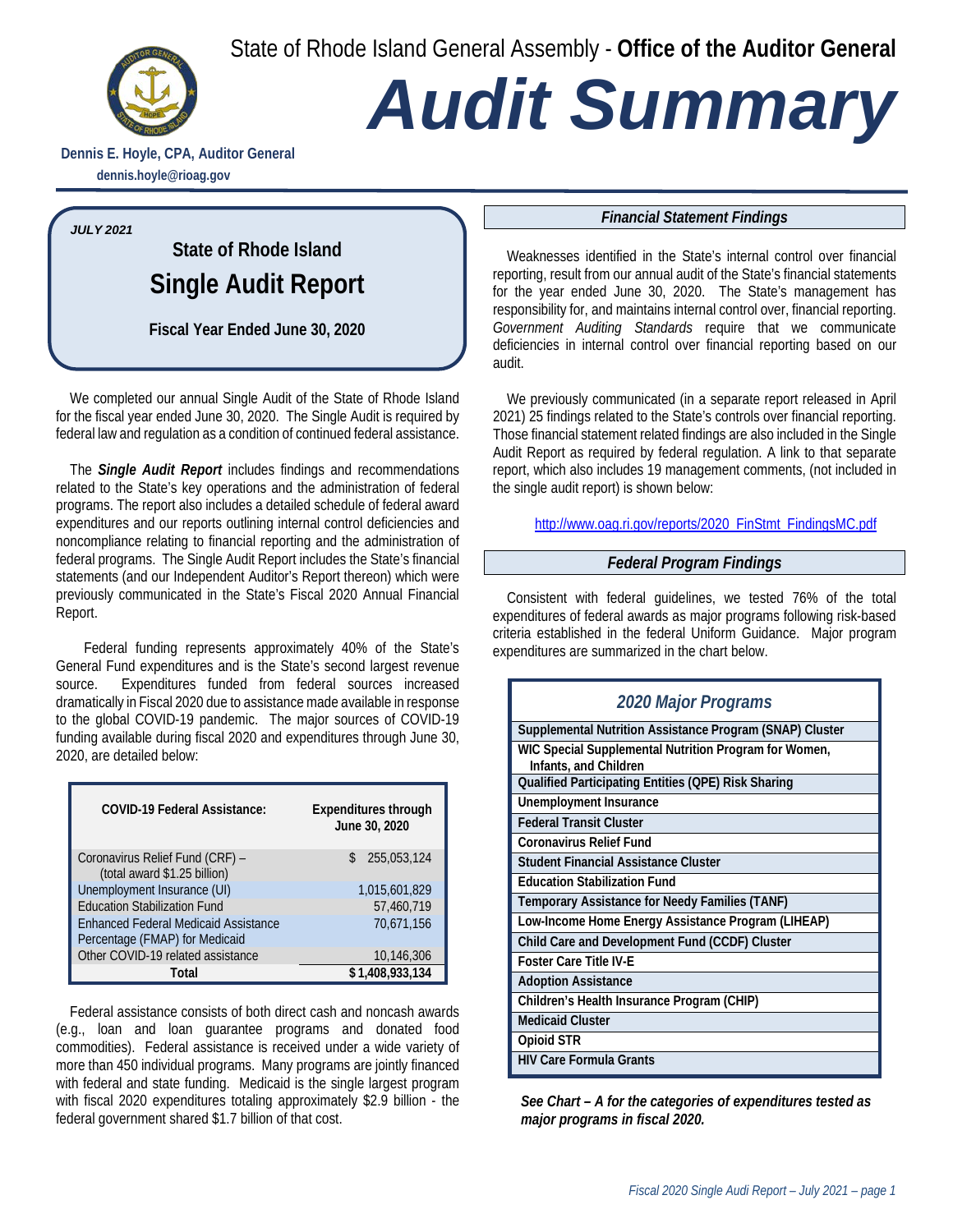| Summary of findings included in the 2020 Single Audit Report   |                       |                    |       |  |
|----------------------------------------------------------------|-----------------------|--------------------|-------|--|
|                                                                | Primary<br>qovernment | Component<br>units | Total |  |
| Findings related to the financial statements                   |                       |                    |       |  |
| Material weaknesses in internal control                        |                       |                    | 8     |  |
| Significant deficiencies in internal control                   | 14                    |                    | 16    |  |
| Material noncompliance                                         |                       |                    |       |  |
| Findings related to the administration of federal programs     |                       |                    |       |  |
| Material noncompliance / material weakness in internal control | 6                     |                    | 6     |  |
| Material weaknesses in internal control                        | 11                    |                    | 11    |  |
| Significant deficiencies in internal control                   | 21                    |                    | 23    |  |
| Noncompliance / significant deficiency in internal control     | 3                     |                    |       |  |
| Total                                                          | 62                    | 10                 | 72    |  |

**Coronavirus Relief Fund (CRF) –** Controls over final centralized approval of expenditures funded by the Coronavirus Relief Fund (CRF) should be improved. Questioned costs were identified by an internal monitoring audit for Workforce Stabilization Loans made to congregate care providers who could not demonstrate the funds were used in accordance with loan agreements. These amounts are in the process of being recouped from providers.

#### *See Chart – B for detail on the categories of expenditures made from the CRF.*

**Unemployment Insurance –** Controls over the processing of unemployment insurance claims are ineffective to sufficiently prevent fraudulent unemployment insurance benefit payments. The Department of Labor and Training's (DLT) current estimate of known or suspected fraudulent benefits paid during fiscal 2020 is \$171 million.

DLT did not make the necessary changes to its system to allow for the imposition of penalties on overpayments due to fraud, and to prohibit relief from charges to an employer's UC account when the overpayment was the result of the employer's failure to respond timely or adequately to a request for information. The Employment and Training Administration 227 report filed by DLT for the quarter ended June 30, 2020, significantly under-reported fraudulent claim activity.

**Federal benefit programs for healthcare, cash assistance and childcare –** Controls within RIBridges (the integrated eligibility system used to administer multiple federal benefit programs) are inadequate to ensure that user access is limited to only authorized individuals and such access is consistent with each user's specific scope of duties. Additionally, automated password change controls were not operational, and therefore, users were not required to change passwords at required intervals.

EOHHS, DHS and the Division of Information Technology must enhance systems security oversight over systems used to administer multiple federally funded programs to fully comply with federal regulations relating to ADP risk and system security review. The plan must be sufficiently comprehensive and include timely reaction to and consideration of identified security issues and risk factors.

**Medicaid and Children's Health Insurance Programs –** The State did not materially comply with CHIP eligibility requirements during fiscal 2020. RIBridges is not fully evaluating all eligibility criteria to ensure compliance with federal regulations.

The State did not materially comply with Medicaid eligibility requirements due to control deficiencies relating to the processing and documentation of recipient eligibility.

The State's current practices for inpatient hospital and long-term care facility rate setting do not fully comply with its State plan provisions requiring an annual review of inpatient hospital rate components and nursing facility audit requirements.

The State should improve controls to ensure that its managed care organizations (MCOs) are maximizing third party liability insurance (TPL) recoveries for Medicaid recipients.

BHDDH did not comply with Medicaid State Plan requirements for retainer payments made to certain providers. Questioned costs totaling \$5.5 million were identified.

Data discrepancies exist between the systems used to determine Medicaid and CHIP eligibility (RIBridges) and the claims/capitation payment system (MMIS). This impacts controls to ensure payments are only made on behalf of eligible individuals and has resulted in duplicate capitation payments to managed care organizations.

EOHHS should adopt stricter settlement requirements when performing contract settlement for its managed care organizations (MCOs). Capitation payments to MCOs represent approximately 55% of Medicaid benefit expenditures. EOHHS needs to develop a comprehensive risk assessment and monitoring plan to ensure that managed care expenditures are validated and settled each contract period. The State is also not currently in compliance with federal regulations for the screening, enrollment, and revalidation of providers used in MCO networks.

**TANF –** The State can improve compliance with TANF eligibility requirements specifically by ensuring consistent documentation of eligibility components within RIBridges. The State began to meet the required Income Eligibility and Verification System requirements in fiscal 2020.

The Department of Human Services (DHS) can improve the timely update and/or development of new employment plans for clients upon the expiration of an existing plan.

**SNAP –** DHS can improve its review and consideration of service organization control reports for vendors performing elements of the EBT process.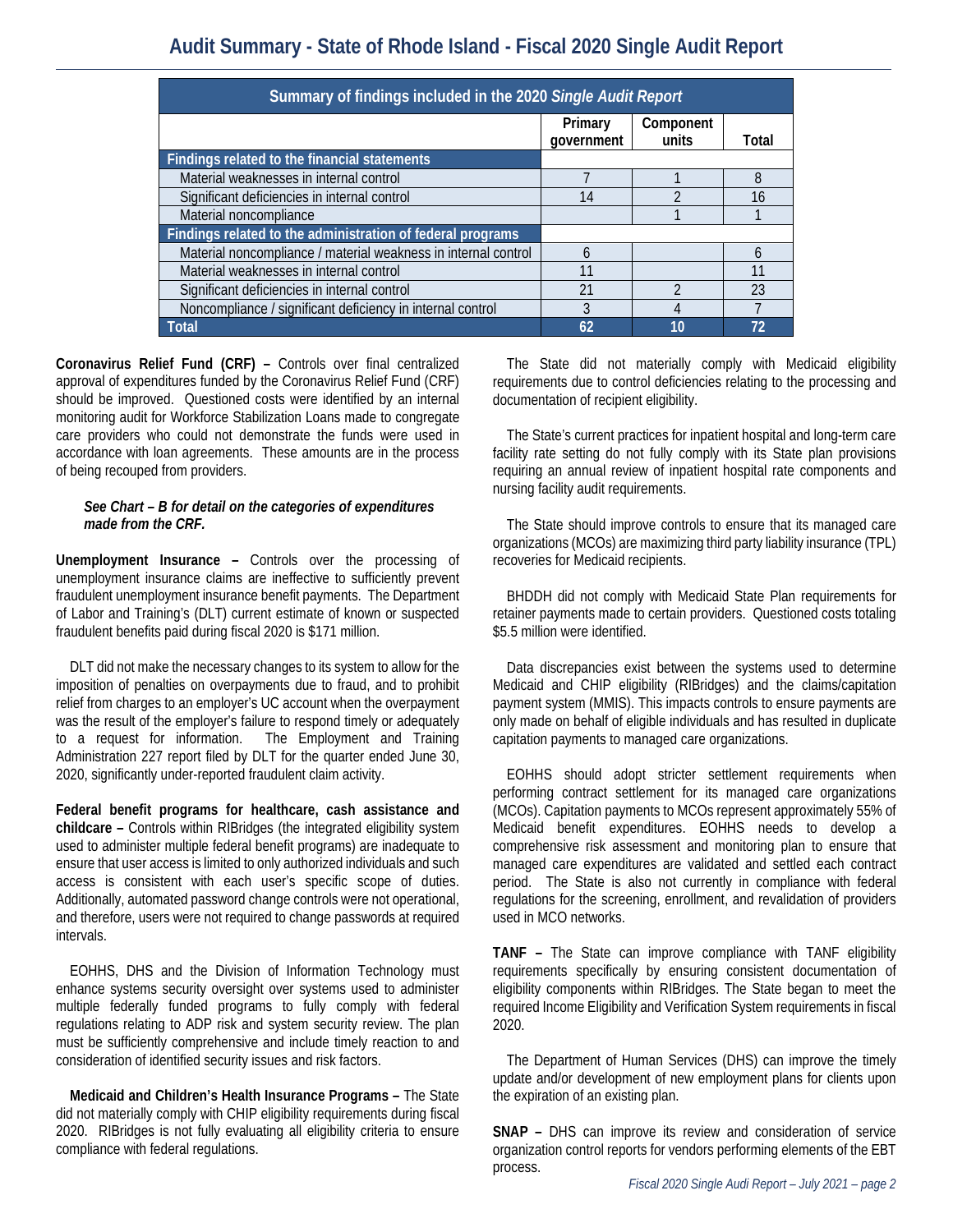# **Audit Summary - State of Rhode Island - Fiscal 2020 Single Audit Report**

**WIC –** The Department of Health needs to review all Service Organization Control (SOC) reports for the WIC program to assess the sufficiency of controls in place at the service organizations relevant to program compliance requirements.

**CCDF –** RIBridges controls over eligibility determinations, income validation and calculation of required parent cost-sharing amounts require strengthening for the CCDF Cluster programs.

**LIHEAP –** DHS subrecipient monitoring procedures need to be enhanced to ensure that funds are expended by subrecipients in compliance with LIHEAP laws and regulations. Timely management decisions must be made on subrecipient audit findings.

DHS must enhance controls regarding the allocation of expenditures to multiple available grant awards/periods to ensure compliance with earmarking, period of performance and reporting compliance requirements for LIHEAP.

Available documentation was insufficient to adequately support the data cited within Annual Report on Households and the LIHEAP Performance Data Form.

DHS should ensure controls are adequately designed and operational within the computer application utilized by the State to administer LIHEAP at local community action agencies.

**Foster Care and Adoption Assistance -** Department of Children, Youth and Families (DCYF) can enhance controls over the Foster Care eligibility determination process by requiring the vendor to complete their eligibility quality control reviews on a timely basis.

DCYF can improve controls over the monitoring of its cost allocation plan to ensure that costs distributed to various programs are appropriate and consistent with the federally approved plan.

DCYF can enhance its processes for retention of critical documentation that supports Adoption Assistance eligibility to ensure federal reimbursement of adoption subsidy payments in accordance with applicable laws and regulations.

**HIV Care Formula Grants –** Claims for HIV drugs were paid through the AIDS Drug Assistance Program (ADAP) rather than Medicaid when the program participant had established Medicaid eligibility. Approximately \$500,000 in pharmacy claims should have been paid through Medicaid. Pharmacy rebates and related expenditures should be accounted for as federal funds consistent with program guidelines and requirements.

EOHHS lacks a comprehensive database of program participant information to effectively manage specific compliance activities for the HIV Care Formula Grant. EOHHS can improve its monitoring of subrecipient agencies which provide direct services to program participants.

**Opioid STR** – BHDDH can enhance its monitoring of subrecipients as required by federal program requirements. Additionally, BHDDH did not have a procedure in place to ensure compliance with the five percent limit on administrative and infrastructure development expenditures.

**Federal Transit Cluster** – The Rhode Island Public Transit Authority should adhere to its established procurement, suspension and debarment policies and procedures and ensure that non-competitive procurements and covered transactions are properly documented. Additionally, subrecipient monitoring activities can be enhanced.

**Student Financial Assistance Cluster –** these programs, which provide direct financial assistance and guaranteed loans to students, were audited at URI, RIC and CCRI. Recommendations were made to enhance compliance with federal program requirements applicable to these programs.

*Corrective Action Plans* prepared by the State's management are included in *Section E* of the report.

A *Summary Schedule of Prior Audit Findings* reports the status of findings from prior audits and is included in *Section F* of the report.

The report is available on the Office of the Auditor General's website [www.oag.ri.gov](http://www.oag.ri.gov/) or by calling the office at 401.222.2435.



### **Chart A – Fiscal 2020 Major Program Expenditures by Category**

*Fiscal 2020 Single Audi Report – July 2021 – page 3*